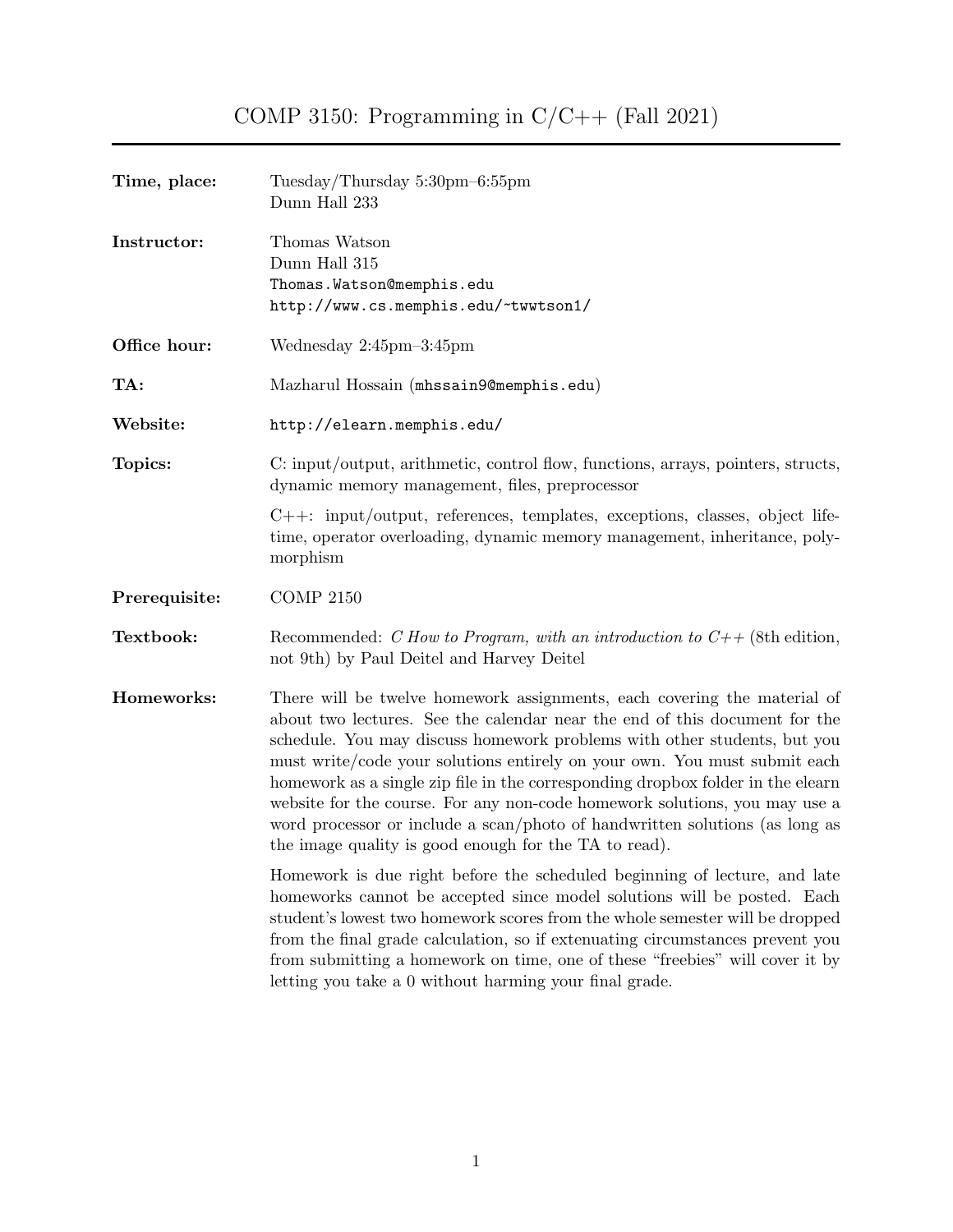| Exams:    | The midterm exam is on October 14th during class $(5:30 \text{pm}-6:55 \text{pm})$ and will<br>cover homeworks $1-6$ .                                                                                                                                                                                                                                                                                                                                                                                                                                                                                                                                                                                                                                                                                                                                             |  |  |  |
|-----------|--------------------------------------------------------------------------------------------------------------------------------------------------------------------------------------------------------------------------------------------------------------------------------------------------------------------------------------------------------------------------------------------------------------------------------------------------------------------------------------------------------------------------------------------------------------------------------------------------------------------------------------------------------------------------------------------------------------------------------------------------------------------------------------------------------------------------------------------------------------------|--|--|--|
|           | The final exam is on December 9th $(5:30 \text{pm} - 7:30 \text{pm})$ and will be cumulative<br>but with a strong emphasis on homeworks $7-12$ .                                                                                                                                                                                                                                                                                                                                                                                                                                                                                                                                                                                                                                                                                                                   |  |  |  |
|           | For the midterm exam you may bring one double-sided sheet of notes, and<br>for the final exam you may bring two double-sided sheets of notes (feel free to<br>use your midterm sheet for one of them). Your sheets of notes may be typed.<br>You may not use anything else during an exam; this means no calculators,<br>textbooks, phones, earbuds, or anything else.                                                                                                                                                                                                                                                                                                                                                                                                                                                                                             |  |  |  |
| Grading:  | $6\%$ each for the ten highest homework scores<br>15% for the midterm exam<br>$20\%$ for the final exam<br>5\% for attendance                                                                                                                                                                                                                                                                                                                                                                                                                                                                                                                                                                                                                                                                                                                                      |  |  |  |
|           | Students who attend at least 18 of the 26 lectures (in person) will receive full<br>credit for attendance.                                                                                                                                                                                                                                                                                                                                                                                                                                                                                                                                                                                                                                                                                                                                                         |  |  |  |
|           | We will calculate final letter grades in two different ways; then each student<br>will receive the higher of the two letter grades. One way is a fixed grading<br>scale, with the following cutoffs:                                                                                                                                                                                                                                                                                                                                                                                                                                                                                                                                                                                                                                                               |  |  |  |
|           | $A\geq 90\% \hspace{0.5cm} A-\geq 85\% \hspace{0.5cm} B+\geq 80\% \hspace{0.5cm} B\geq 75\%$<br>$B - \geq 70\%$ $C + \geq 65\%$ $C \geq 60\%$ $C - \geq 55\%$                                                                                                                                                                                                                                                                                                                                                                                                                                                                                                                                                                                                                                                                                                      |  |  |  |
|           | The other way is a curve, with the following percentages of students receiving<br>each grade:                                                                                                                                                                                                                                                                                                                                                                                                                                                                                                                                                                                                                                                                                                                                                                      |  |  |  |
|           | A: $15\%$ A -: $15\%$ B +: $15\%$ B: $15\%$<br>B-: $10\%$ C+: $10\%$ C: $10\%$ C-: $10\%$                                                                                                                                                                                                                                                                                                                                                                                                                                                                                                                                                                                                                                                                                                                                                                          |  |  |  |
|           | Any student who clearly did not put effort into the course will get an F.                                                                                                                                                                                                                                                                                                                                                                                                                                                                                                                                                                                                                                                                                                                                                                                          |  |  |  |
| Cheating: | Plagiarism or cheating behavior in any form is unethical and detrimental to<br>proper education and will not be tolerated. All work submitted by a student<br>(projects, programming assignments, lab assignments, quizzes, tests, etc.) is<br>expected to be a student's own work. The plagiarism is incurred when any<br>part of anybody else's work is passed as your own (no proper credit is listed to<br>the sources in your own work) so the reader is led to believe it is therefore your<br>own effort. Students are allowed and encouraged to discuss with each other<br>and look up resources in the literature on their assignments, but appropriate<br>references must be included for the materials consulted. Students may not<br>post homework problems to any website or copy solutions from any website<br>(including Chegg and Stack Exchange). |  |  |  |
|           | If plagiarism or cheating occurs, the student will receive a failing grade on the<br>assignment and (at the instructor's discretion) a failing grade in the course.<br>The course instructor may also decide to forward the incident to the Office of<br>Student Conduct for further disciplinary action.                                                                                                                                                                                                                                                                                                                                                                                                                                                                                                                                                          |  |  |  |